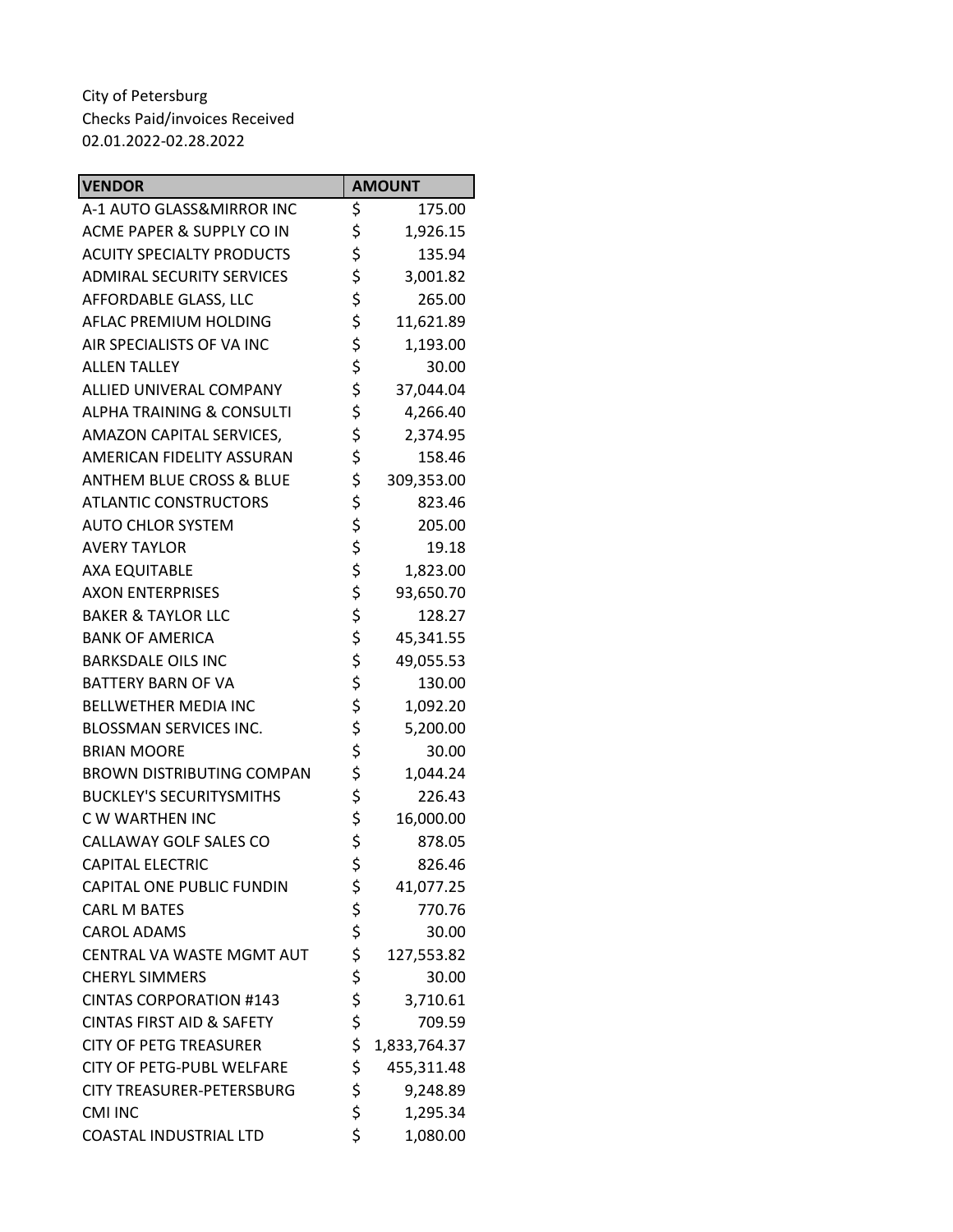| <b>VENDOR</b>                        |          | <b>AMOUNT</b> |
|--------------------------------------|----------|---------------|
| <b>COLONIAL CLEANING SERVICE</b>     | \$       | 179.40        |
| <b>COLONIAL LIFE</b>                 | \$       | 25,004.37     |
| <b>COLUMBIA GAS OF VIRGINIA</b>      | \$       | 26,285.92     |
| <b>COMCAST</b>                       | \$       | 4,451.43      |
| <b>COMPUTERPLUS SALES &amp; SERV</b> | \$       | 357.14        |
| <b>CORE AND MAIN LP</b>              | \$       | 1,448.95      |
| <b>CORRECTIONAL ENTERPRISES</b>      | \$       | 50.00         |
| <b>CORTECH LLC</b>                   | \$       | 4,418.73      |
| <b>CRAIG S LUCAS</b>                 | \$       | 750.00        |
| <b>CRATER CRIMINAL JUSTICE</b>       | \$       | 1,315.46      |
| <b>CRATER YOUTH CARE COMMISS</b>     | \$       | 64,648.08     |
| <b>CREATIVE OFFICE</b>               | \$       | 390.00        |
| <b>CREWE TRACTOR &amp; FINANCE I</b> | \$       | 3,480.17      |
| <b>CROSSROADS FORD MAZDA</b>         | \$       | 26,942.35     |
| <b>CTP SOLUTIONS</b>                 | \$       | 1,573.21      |
| <b>DANE RAGSDALE</b>                 | \$       | 30.00         |
| DELTA OIL COMMERCIAL                 | \$       | 181.12        |
| <b>DEMCO INC</b>                     | \$       | 111.65        |
| <b>DERRICK SYDNOR</b>                | \$       | 352.00        |
| <b>DIAMOND SPRINGS</b>               | \$       | 30.03         |
| DINWIDDIE COUNTY SOCIAL S            | \$       | 120.00        |
| DISPUTANTA ANIMAL HOSPITA            | \$       | 935.44        |
| <b>DMV</b>                           | \$       | 2,221.23      |
| <b>DOMINION ENERGY VIRGINIA</b>      | \$       | 80,650.53     |
| E A JOSEPH APPRAISAL &               | \$       | 3,250.00      |
| E B WASHINGTON                       | \$       | 6,613.50      |
| <b>EASTERN FORESTRY &amp; TREE S</b> | \$       | 8,350.00      |
| <b>EDMUNDS WASTE REMOVAL INC</b>     | \$       | 120.00        |
| <b>EDUCATION PARTNERS</b>            | \$       | 14,811.25     |
| <b>ELAVON INC</b>                    | \$       | 85.38         |
| <b>EPITOME NETWORKS</b>              | \$       | 6,321.20      |
| EQUITABLE SALARY ALLOTMEN            | \$       | 22.00         |
| <b>ERIN M MCCLURE</b>                | \$       | 4,500.00      |
| <b>ESCREEN, INC</b>                  | \$       | 1,045.25      |
| <b>ESO SOLUTIONS, INC</b>            | \$       | 28,139.75     |
| <b>ESRI</b>                          | \$       | 35,000.00     |
| <b>FBI-LEEDA INC</b>                 | \$       | 795.00        |
| <b>FOBBS QUALITY SIGNS LLC</b>       | \$<br>\$ | 9,292.20      |
| <b>FORTILINE INC</b>                 |          | 8,228.79      |
| FOXSTER OPCO, LLC                    | \$       | 830.00        |
| <b>GALE WELDING &amp; MACHINE CO</b> | \$       | 2,417.50      |
| <b>GALLS LLC</b>                     | \$       | 774.00        |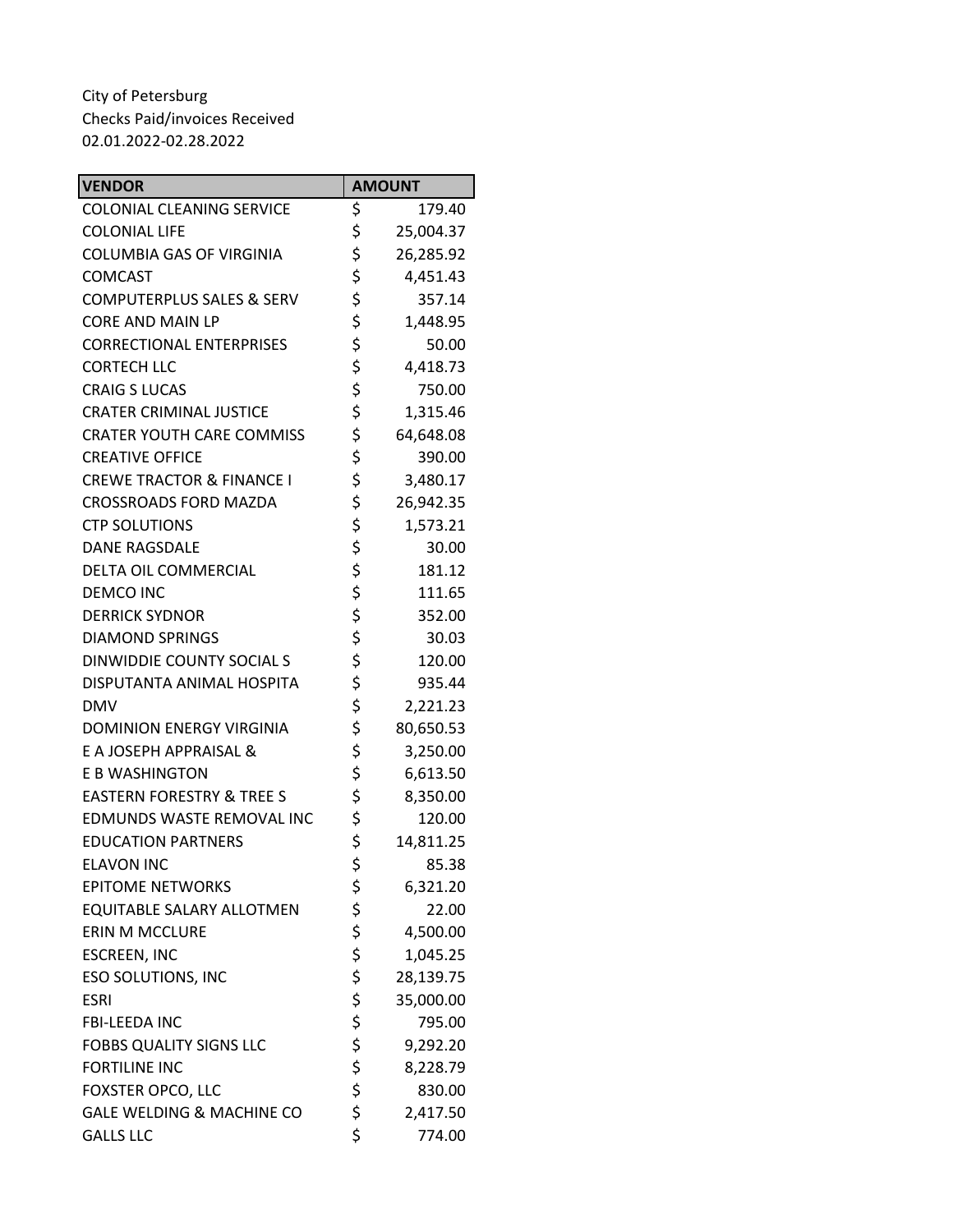| <b>VENDOR</b>                      | <b>AMOUNT</b>    |
|------------------------------------|------------------|
| <b>GENERAL DISTRICT COURT</b>      | \$<br>870.00     |
| <b>GRAHAMS EXTERMINATING SVC</b>   | \$<br>2,188.00   |
| <b>GRAINGER</b>                    | \$<br>411.76     |
| <b>GREENBERG &amp; ASSOCIATES</b>  | \$<br>2,450.00   |
| <b>GREYHOUND LINES INC</b>         | \$<br>633.00     |
| <b>GUARDIAN</b>                    | \$<br>16,987.89  |
| <b>GUERNSEY TINGLE ARCH</b>        | \$<br>7,350.00   |
| <b>HAL MILES</b>                   | \$<br>30.00      |
| <b>HANOVER TOOL</b>                | \$<br>235.12     |
| HEWLETT-PACKARD FINANCIAL          | \$<br>2,219.37   |
| HOME DEPOT CREDIT SERVICE          | \$<br>1,159.18   |
| <b>IBM CORPORATION</b>             | \$<br>951.19     |
| ICMA RETIREMENT TRUST IRA          | \$<br>150.00     |
| <b>ID NETWORKS</b>                 | \$<br>824.00     |
| <b>INDUSTRIAL HEALTH AND WEL</b>   | \$<br>1,400.00   |
| <b>INFOSEAL</b>                    | \$<br>1,295.00   |
| <b>INFRASTRUCTURE SOLUTIONS</b>    | \$<br>669.34     |
| <b>INGRAM LIBRARY SERVICES</b>     | \$<br>3,215.20   |
| J R THARPE TRUCKING CO             | \$<br>7,869.23   |
| <b>JAMES HOUSE</b>                 | \$<br>11,700.00  |
| JOHN DEERE FINANCIAL               | \$<br>2,306.75   |
| JOHNSON CONTROLS INC               | \$<br>819.12     |
| JOYNER PAINT & FRAME CO            | \$<br>89.85      |
| <b>JUSTIN STANLEY</b>              | \$<br>2,000.00   |
| KIMLEY-HORN & ASSOC INC            | \$<br>18,063.45  |
| LANGUAGE LINE SERVICE INC          | \$<br>364.65     |
| <b>LAWRENCE EQUIPMENT</b>          | \$<br>3,805.51   |
| LB WATER SERVICE INC               | \$<br>8,238.05   |
| LEETE TIRE & AUTO CTR INC          | \$<br>31,629.22  |
| LENDING TREE LLC                   | \$<br>1,800.00   |
| <b>LIONBRIDGE GLOBAL SOLUTIO</b>   | \$<br>6.75       |
| LOWES HOME IMPROVEMENT             | \$<br>288.84     |
| <b>MABRY'S GARAGE &amp; TOWING</b> | \$<br>190.00     |
| MACKS AUTO SALES/THE TRAI          | \$<br>12,992.00  |
| <b>MAP POINTS</b>                  | \$<br>1,200.00   |
| <b>MARK TURNER CONSTRUCTION</b>    | \$<br>330,434.76 |
| <b>MARSHALL &amp; SWIFT</b>        | \$<br>371.95     |
| <b>MARY ELLEN LYNN</b>             | \$<br>440.00     |
| <b>MATTHEW BENDER &amp; CO INC</b> | \$<br>1,141.36   |
| <b>MAUREEN SMITH-SCOTT</b>         | \$<br>43.35      |
| MAYER ELECTRIC SUPPLY CO           | \$<br>61.67      |
| MCCRAY ELECTRIC CO                 | \$<br>104.00     |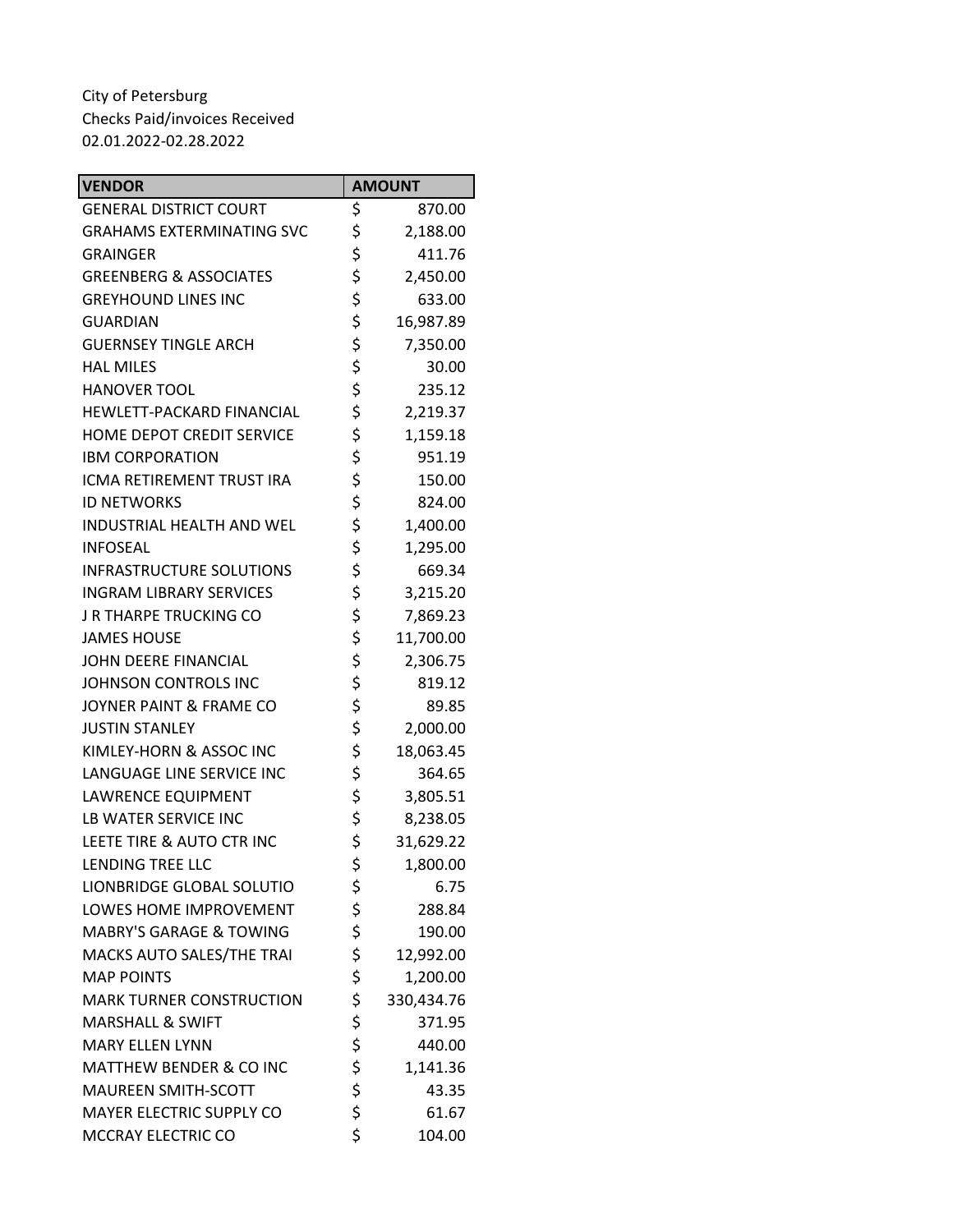| <b>VENDOR</b>                        | <b>AMOUNT</b>    |
|--------------------------------------|------------------|
| MCDONOUGH BOLYARD PECK               | \$<br>7,250.69   |
| <b>MCGRIFF INSURANCE SERVICE</b>     | \$<br>6,466.00   |
| <b>MCI COMM SERVICE</b>              | \$<br>35.70      |
| <b>METROPOLITAN BUSINESS LEA</b>     | \$<br>12,500.00  |
| MICHAEL SCOTT SR.                    | \$<br>14.49      |
| MICHAEL WAYNE INVESTMENT             | \$<br>292.45     |
| MICROSOFT CORPORATION                | \$<br>7,144.08   |
| <b>MIDWEST TAPE LLC</b>              | \$<br>261.11     |
| MILLENNIUM SERVICES INC              | \$<br>1,741.75   |
| MOBILE COMMUNICATIONS OF             | \$<br>1,746.90   |
| <b>MOTOROLA SOLUTIONS INC</b>        | \$<br>122,960.32 |
| NATIONWIDE RETIREMENT SOL            | \$<br>5,302.00   |
| <b>NC CHILD SUPPORT</b>              | \$<br>459.07     |
| <b>NEW YORK SCU</b>                  | \$<br>480.00     |
| <b>NGUYEN BALLATO</b>                | \$<br>253.80     |
| NISHA R.PATEL, CONSERVATOR           | \$<br>5.00       |
| <b>NORTH SYCAMORE MC LLC</b>         | \$<br>7,259.01   |
| NORTHERN SAFETY CO INC               | \$<br>3,449.61   |
| <b>NORTHERN TOOL &amp; EQUIPMENT</b> | \$<br>206.95     |
| NYS CHILD SUPPORT PROCESS            | \$<br>251.64     |
| OAK RIDGE ENTERPRISES LLC            | \$<br>3,799.40   |
| <b>ONEMAIN FINANCIAL GROUP</b>       | \$<br>2,831.60   |
| <b>ORLEANS CO TREE SERVICE</b>       | \$<br>600.00     |
| OVERHEAD DOOR CO OF CENTR            | \$<br>1,671.00   |
| OWEN G DUNN CO INC                   | \$<br>55.35      |
| <b>OWEN PRINTING CO</b>              | \$<br>2,039.00   |
| P D BROOKS TRAFFIC CONTRL            | \$<br>555.13     |
| PACIFIC TELEMANAGEMENT SV            | \$<br>55.23      |
| PALMORE DECORATING CENTER            | \$<br>53.88      |
| PATIENT FIRST OCCUPATIONA            | \$<br>232.00     |
| PEEBLES GOLF CAR SALES               | \$<br>4,667.90   |
| PETERSBURG ALARM CO INC              | \$<br>1,168.63   |
| PETERSBURG GEEKS LLC                 | \$<br>160.00     |
| PETERSBURG TRADING CO INC            | \$<br>369.49     |
| PITNEY BOWES INC                     | \$<br>430.97     |
| POWERS AUTO PARTS INC                | \$<br>2,764.66   |
| PREMIUM DISTRIBUTORS OF V            | \$<br>650.00     |
| PRODIGAL SONS RESTORATION            | \$<br>1,950.00   |
| <b>PURCHASE POWER</b>                | \$<br>121.96     |
| <b>QUETTARA DRAYTON</b>              | \$<br>26.78      |
| RAYMOND CHIPPEWA                     | \$<br>30.00      |
| RED BUD SUPPLY INC                   | \$<br>106.70     |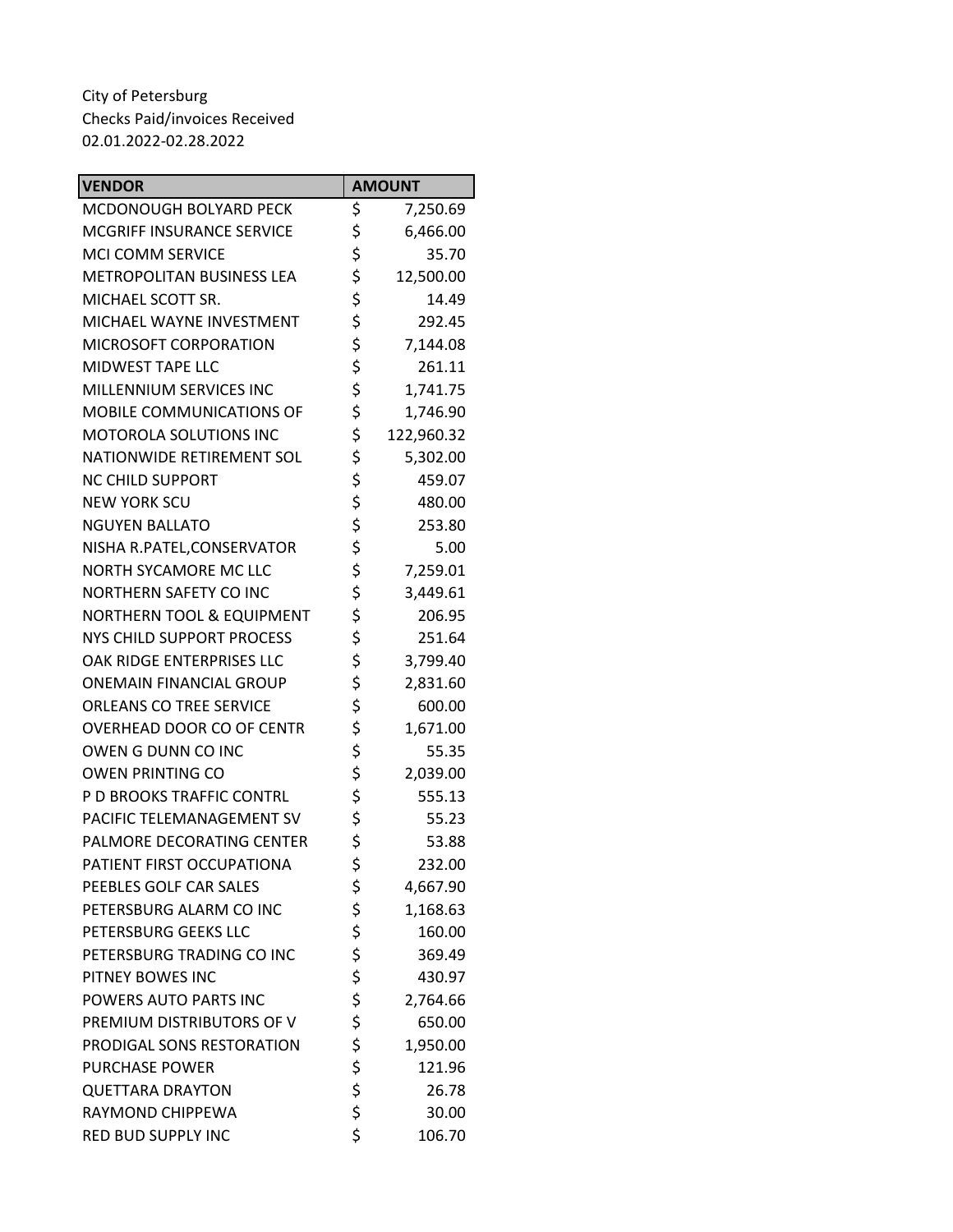| <b>VENDOR</b>                      | <b>AMOUNT</b>    |
|------------------------------------|------------------|
| <b>RELIANT HIRING SOLUTIONS</b>    | \$<br>450.00     |
| RELX INC. DBA LEXISNEXIS           | \$<br>678.00     |
| RICHMOND ALARM COMPANY             | \$<br>334.60     |
| RICHMOND MACHINERY & EQUI          | \$<br>42,870.82  |
| RICHMOND TIMES-DISPATCH            | \$<br>219.40     |
| <b>RICOH USA INC</b>               | \$<br>26,398.36  |
| RIVERSIDE REGIONAL JAIL            | \$<br>225,538.00 |
| <b>ROBERT HALF</b>                 | \$<br>1,819.00   |
| ROBERTS OXYGEN CO INC              | \$<br>84.38      |
| <b>ROY'S ELECTRIC MOTOR</b>        | \$<br>2,200.00   |
| <b>RR DONNELLEY</b>                | \$<br>466.78     |
| <b>RRS FOODSERVICE</b>             | \$<br>886.38     |
| RUTHERFORD JANITOR SUPPLY          | \$<br>2,561.03   |
| <b>SABRINA BLAND</b>               | \$<br>47.68      |
| SAFETY-KLEEN SYSTEMS INC           | \$<br>207.90     |
| <b>SAFEWARE INC</b>                | \$<br>181.87     |
| SAF-GARD SAFETY SHOE CO I          | \$<br>584.10     |
| SATELLITE TRACKING OF              | \$<br>612.92     |
| <b>SCHINDLER ELEVATOR CORP</b>     | \$<br>3,097.52   |
| SENCOMMUNICATIONS INC              | \$<br>1,600.00   |
| <b>SERVPRO</b>                     | \$<br>2,714.43   |
| <b>SHEKIRA WYNN</b>                | \$<br>30.00      |
| <b>SHERIFF'S SPECIAL FUND</b>      | \$<br>424.00     |
| <b>SHIRLEY BRADLEY</b>             | \$<br>30.00      |
| SKILLPATH SEMINARS                 | \$<br>112.75     |
| SL NUSBAUM REALTY CO               | \$<br>500.00     |
| SONITROL OF GREATER                | \$<br>11,685.00  |
| <b>SONNY MERRYMAN INC</b>          | \$<br>1,023.13   |
| SOURCE4                            | \$<br>430.00     |
| SOUTH CENTRAL WASTEWATER           | \$<br>653,759.37 |
| SOUTHERN AUTO SALES INC            | \$<br>45.00      |
| SOUTHERN CONSTRUCTION UTI          | \$<br>2,600.00   |
| SOUTHERN ELEVATOR                  | \$<br>856.95     |
| SOUTHSIDE ELECTRIC COOP I          | \$<br>157.50     |
| <b>SOUTHSIDE VIRGINIA</b>          | \$<br>29,167.00  |
| <b>SPAIN &amp; WILLIAMS GARAGE</b> | \$<br>1,000.00   |
| STAPLES BUSINESS ADVANTAG          | \$<br>4,802.40   |
| <b>SUZANNE E. WADE</b>             | \$<br>613.86     |
| T.J. VIDEO PRODUCTIONS             | \$<br>200.00     |
| <b>TACS</b>                        | \$<br>1,401.27   |
| <b>TARYN BURRELL</b>               | \$<br>125.50     |
| THE PETERSBURG LIBRARY FO          | \$<br>15,267.66  |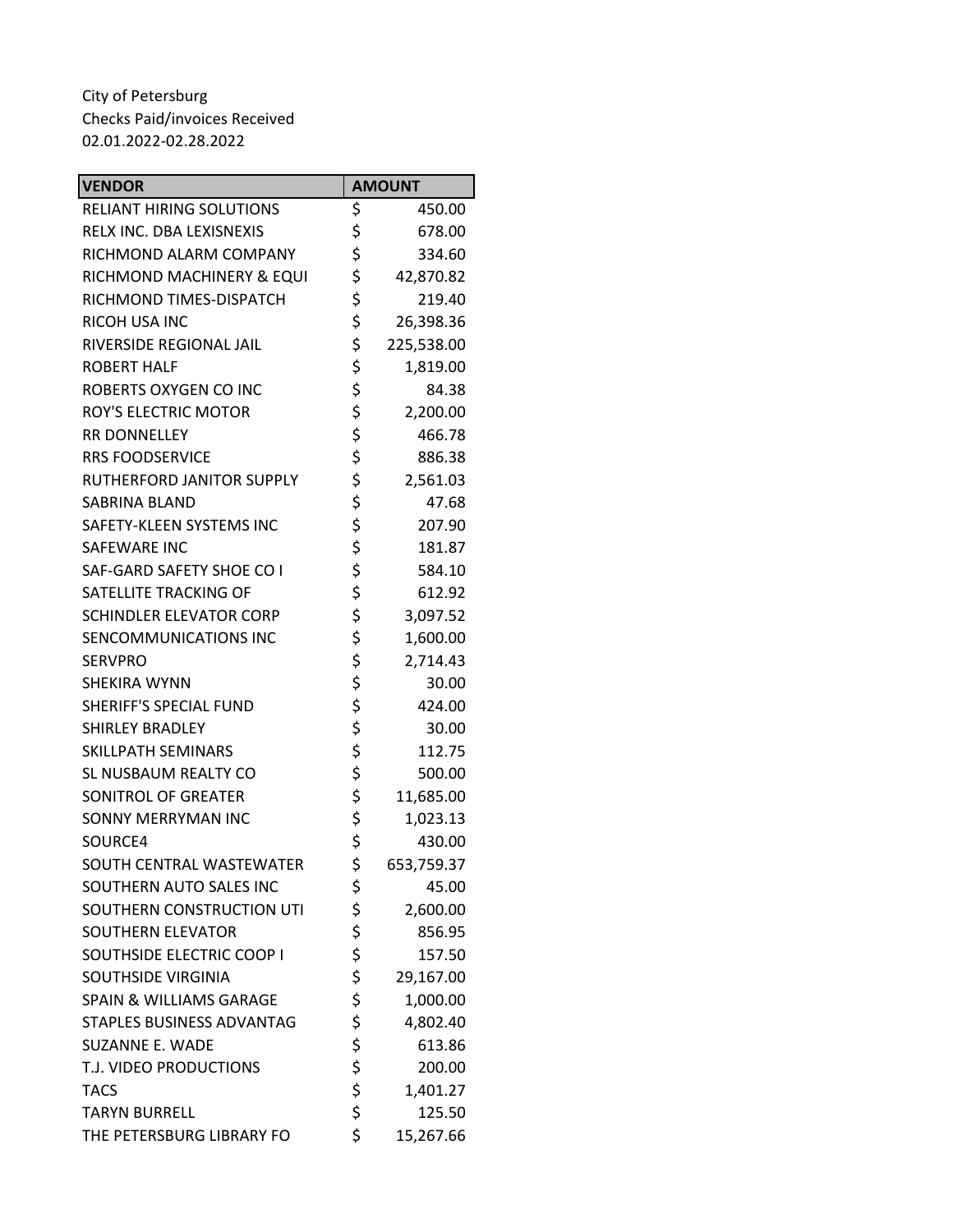| <b>VENDOR</b>                       | <b>AMOUNT</b>      |
|-------------------------------------|--------------------|
| THE PROGRESS-INDEX                  | \$<br>1,709.81     |
| THE SUPPLY ROOM CO INC              | \$<br>1,750.00     |
| <b>TIDEWATER FLEET SUPPLY</b>       | \$<br>398.58       |
| <b>TIFFANY BUCKNER</b>              | \$<br>157.40       |
| TIMMONS GROUP, INC                  | \$<br>1,062.50     |
| <b>T-MOBILE</b>                     | \$<br>2,471.00     |
| <b>TORI FLOWERS</b>                 | \$<br>30.00        |
| <b>TREASURER OF VIRGINIA</b>        | \$<br>8,463.80     |
| TRI CITY OFFICE PRODUCTS            | \$<br>238.80       |
| <b>ULINE</b>                        | \$<br>450.84       |
| UNIFIRST CORPORATION                | \$<br>859.43       |
| <b>UNIFIRST FIRST AID + SAFE</b>    | \$<br>1,214.17     |
| UNITED STATES POSTMASTER            | \$<br>12,058.00    |
| <b>USA BLUE BOOK</b>                | \$<br>1,258.32     |
| VA DEPT OF TAXATION                 | \$<br>170.03       |
| VACORP                              | \$<br>66,339.54    |
| VALECO                              | \$<br>25.00        |
| <b>VAMAC INC</b>                    | \$<br>28.99        |
| <b>VANTAGEPOINT TRANSFER AGT</b>    | \$<br>1,661.18     |
| <b>VERIZON COMMUNICATIONS</b>       | \$<br>364.61       |
| <b>VERIZON CONNECT NWF INC</b>      | \$<br>3,192.00     |
| <b>VERIZON WIRELESS</b>             | \$<br>3,304.39     |
| <b>VIRGINIA ASSOCIATION OF C</b>    | \$<br>250.00       |
| <b>VIRGINIA AUTO GLASS</b>          | \$<br>358.98       |
| <b>VIRGINIA BUSINESS</b>            | \$<br>977.49       |
| <b>VIRGINIA FIRST CITIES</b>        | \$<br>15,243.00    |
| <b>VIRGINIA PRESS ASSOCIATIO</b>    | \$<br>174.73       |
| <b>VIRGINIA'S RETREAT</b>           | \$<br>4,500.00     |
| VITAL RECORDS CONTROL               | \$<br>205.00       |
| <b>VULCAN CONSTRUCTION MATER</b>    | \$<br>729.00       |
| W B MASON CO INC                    | \$<br>10,381.09    |
| <b>WATER MANAGEMENT SOLUTION</b>    | \$<br>1,333.33     |
| <b>WHITAKER BROTHERS BUSINES</b>    | \$<br>999.00       |
| WINNING MIND TRAINING INC           | \$<br>297.00       |
| <b>WYATT SIGN &amp; PAINTING CO</b> | \$<br>94.00        |
| YOLANDA T BULLOCK                   | \$<br>70.53        |
| ZORO TOOLS INC                      | \$<br>22.44        |
| <b>Grand Total</b>                  | \$<br>5,301,173.21 |

*Invoices Received*